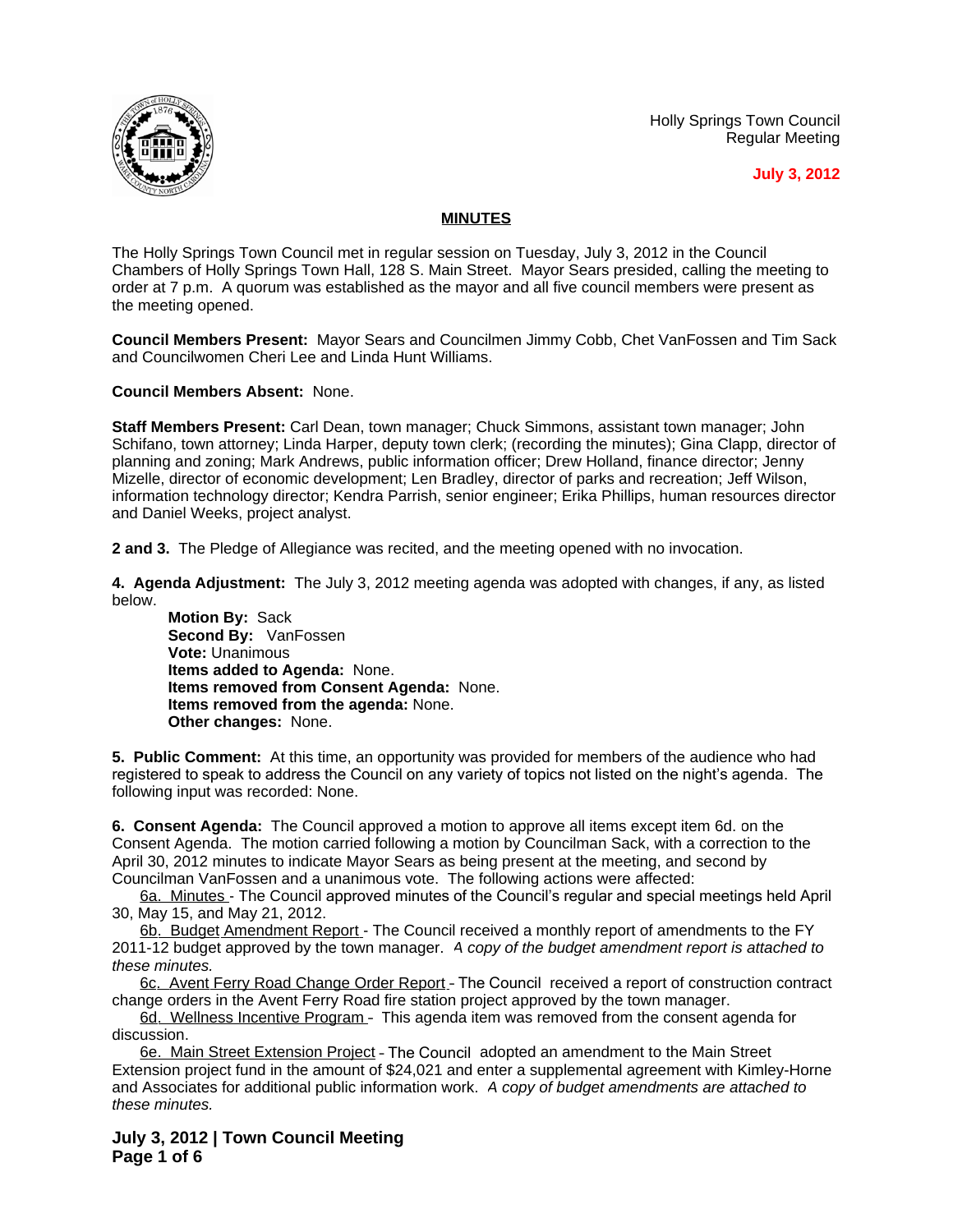6f. East Side Sewer Survey Contract – The Council approved a supplement to the Diehl and Phillips agreement to update the east side sewer survey.

6g. Budget Amendment, \$120,000 – The Council adopted an amendment to the FY 2012-13 budget in the amount of \$120,000 to correctly align Public Safety Answering Point 911 revenues and expenditures in the new budget.*A copy of the budget amendment is attached to these minutes.*

6h. Ballenridge Outfall Change Order – The Council adopted an amendment to the project fund and approve a contract change order in the amount of \$13,766 for additional work in the Ballenridge Outfall Project. *A copy of the budget amendment is attached to these minutes.*

6i. Audit Contract – The Council approved to enter into a contract with Christopher K. Abbot, CPA, PA in an amount not to exceed \$33,190 for auditing services of the Town's FY 2011-12 financial records .

**6d. Wellness Incentive Program** – Ms. Phillips said the wellness incentive program provides employees compensatory time for an annual health physical. She gave a brief history of the incentive health program and it's participates for the last budget year.

She said the incentive program was beneficial to the employees, as well as, the employer, it reduced the number of emergency room visits from the previous year by 2 1/2 times, which decrease the insurance premiums for this year.

Ms. Phillips said BlueCross and Blue Shield has a Healthy Outcome program that the Town will be utilizing for its employees for annual routine physicals and would lower the cost of insurance for the Town for the next budget year.

She said the Town offers employees several other health programs, such as, health risk assessment, annual physical exam, and the biggest loser and lunch and learn sessions, health fair and health screenings, and the HRA program.

Councilman Sack asked the cost for an annual routine physical to the employee. Ms. Phillips said there's no cost to the employees.

Councilman Sack said that he would like to see 100% employee presentation in the employee incentive program.

**Action:** The Council approved a motion to approve a wellness incentive providing employees compensatory time for annual health physicals for another year.

**Motion By:** Williams **Second By:** Cobb **Vote:** Unanimous

**7a. Main Street Property Exchange** – Mr. Schifano said that the Town owns an approximate 1.16-acre tract of land located at 127 N. Main Street. Sand10 Properties Inc. owns a .57-acre tract located diagonally across from the town property at 200 N. Main Street. The parties propose an even trade of the properties to provide the company located on the parcel, Bateman Civil Survey Company, sufficient land to develop a 14,000 +/- square foot building to house their offices and provide space for other companies who have stated their intentions to relocate to the Village District.

He said town staff has submitted an application for \$200,000 in grant funds from the NC Department of Commerce Main Street Solutions Fund directly related to this proposed property exchange. The purpose of the grant is to support innovative solutions to small business challenges and is *open only to public-private partnerships*.

Our application is for funds to support the design and installation of a regional storm water system in the Village District that will serve this property and other parcels in the vicinity thereby reducing the time and expense for private sector development in this area. We expect a decision by the end of July 2012.

Mr. Schifano said that both properties was apprasied.

**Action:** The Council approved a motion to adopt Resolution 12-12 authorizing the even exchange of properties located on Main Street.

**Motion By:** Sack **Second By:** Cobb **Vote:** Unanimous *A copy of Resolution 12-12 is attached to these minutes.*

**7b. Avent Ferry Road Improvements** – Ms. Parrish said that the engineering department secured a federal grant for the design of Avent Ferry Road from the NC 55 bypass to Cass Holt Road. This request is to approve the municipal inter-local agreement. The grant is an 80/20 participation. The NCDOT share

**July 3, 2012 | Town Council Meeting Page 2 of 6**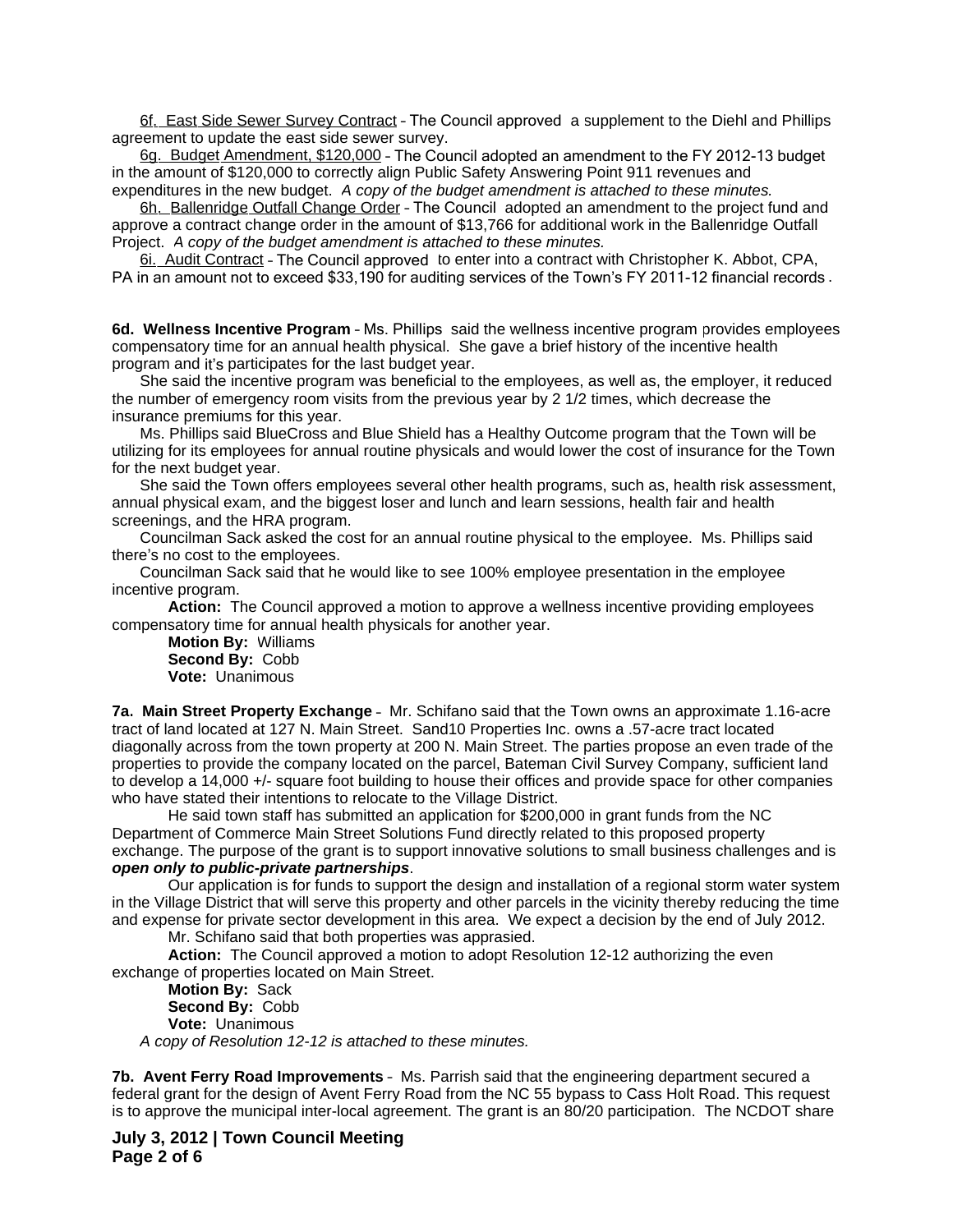is \$144,000, and the Town's portion would be \$36,000.

Mr. Dean said that there may be future road improvements on Avent Ferry Road as development occurs, but this request is for the design of road improvements beginning at NC 55 bypass to Cass Holt Road.

**Action:** The Council approved a motion to adopt Resolution 12-13 entering inter-local agreement with North Carolina Department of Transportation to receive federal highway administration funding for the design of improvements to Avent Ferry Road. (80% NCDOT \$144,000, 20% Town \$36,000 equals \$180,000 total.)

**Motion By:** Sack **Second By:** Lee **Vote:** Unanimous *A copy of Resolution 12-13 is attached to these minutes.*

**7c. Main Street Extension Project** – Ms. Parrish explained that the engineering department secured a federal grant in the amount of \$800,000 (80% NCDOT \$640,000, 20% Town \$160,000) for the initial environmental planning process for a new roadway connection between Piney Grove-Wilbon Road and Ralph Stephens Road. Since fall of 2011, the Town and Kimley-Horn and Associates have been working on developing several alternative alignments for the roadway, stepping through the required National Environmental Protection Act (NEPA) process guidelines.

She said a public kick-off meeting was held in December to gain comments, and again in April to gather input on the two final alignment options. There was great turn-out at the meetings, and a lot of good participation. NCDOT, the Capital Area Metropolitan Planning Organization (CAMPO), and Town staff then convened to go through comments and the short- and long-term design considerations. Option 2 was selected by all as the more desirable option.

She said the next steps for this project are to prepare 25% design plans for the Option 2 alignment, and to complete the Categorical Exclusion (CE) document for same by October of this year. This will conclude the environmental analysis stage of the roadway project.

Ms. Parrish reviewed the two options/alignments that were developed and considered throughout this NEPA process. She briefly presented the pro/con information for each of them.

She said staff has obtained an additional federal grant to begin the next phase of this project, which is to complete the final design, permitting, and right of way acquisition. This work will begin after October of this year.

There was discussion about traffic light locations for option 2. Ms. Parrish said there would be a traffic study completed to determine final placement of traffic lights.

**Action:** The Council approved a motion to endorse the Option 2 alignment for Main Street Extension.

**Motion By:** Sack **Second By:** Cobb **Vote:** Unanimous

**7d. Sidewalk Capital Improvement Plan** – Ms. Parrish said that in 2004, staff created a sidewalk capital improvement plan (CIP,) which was used as a list for completion of important segments of sidewalk as the funds were allocated. Most of those projects have been completed from the 2004 list.

The recently-completed Comprehensive Transportation Plan outlined where there is existing sidewalk and where the most needed sections in Town remain.

She said staff assembled the list of projects and assigned an objective criteria ranking to formulate the sidewalk CIP list. She reviewed the list of projects and a map. The plan is to work through this list as funds become available. In some cases, as parameters change - such as development in close vicinity or key easement pieces become available - projects may shift in order. However, this will be a guide for use among staff and Council.

**Action:** The Council approved a motion to endorse the sidewalk CIP priority list. **Motion By:** Vanfossen **Second By:** Cobb **Vote:** Unanimous

**7e. West Holly Springs Road Sidewalk Project**– Ms. Parrish said that staff has started working on the design of approximately 4,600 feet of the West Holly Springs Road Sidewalk project from Main Street to NC 55 Bypass – to be located along the north side of West Holly Springs Road.

**July 3, 2012 | Town Council Meeting Page 3 of 6**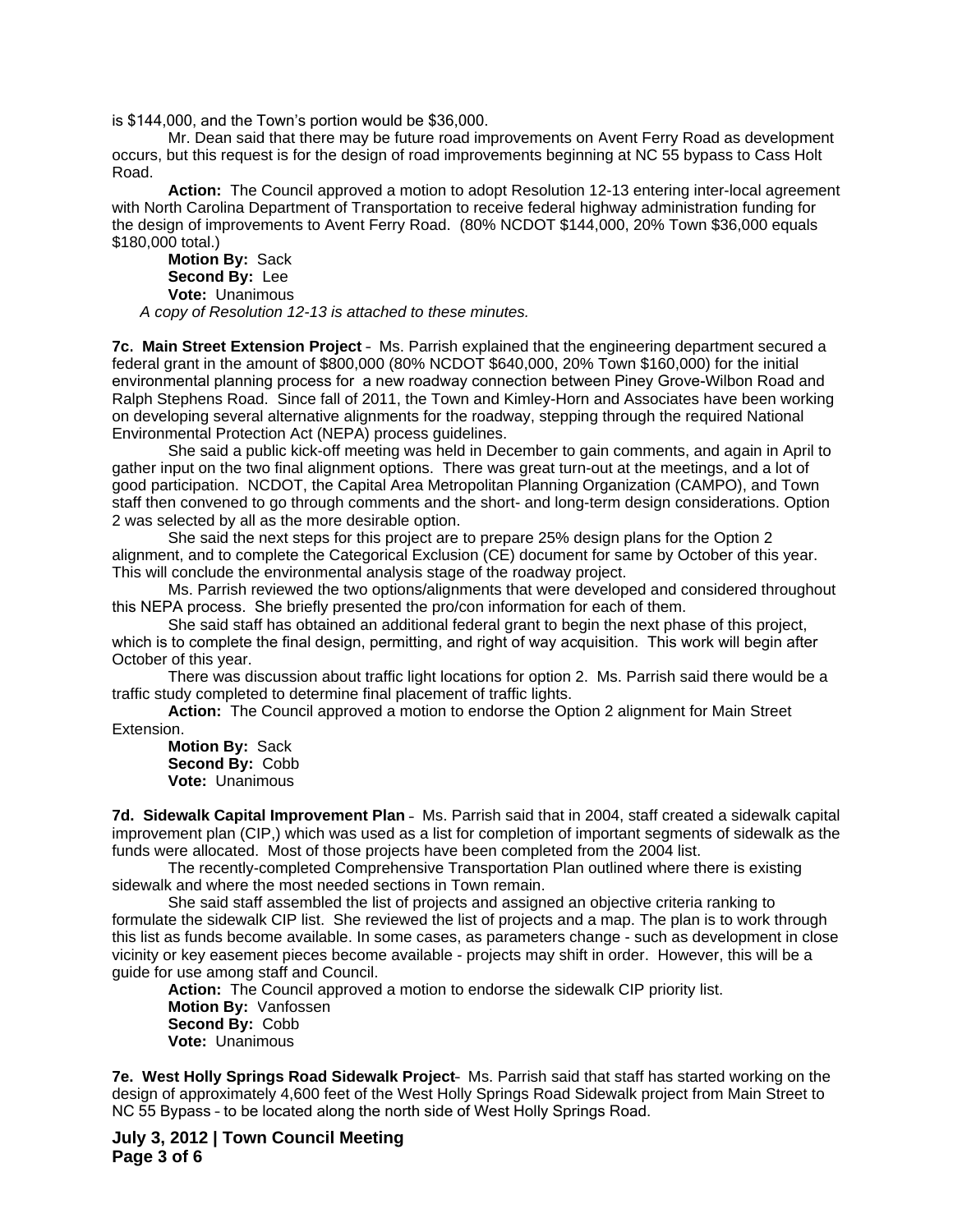She said this request is to consider a contract for survey work to be completed for sidewalk design and all easement and plat needs for 36 parcels.

**Action:** The Council approved a motion to adopt a budget amendment to use street reserves to fund the project and to retain Mauldin-Watkins Surveying for \$33,200 in the West Holly Springs Road sidewalk project.

**Motion By: Vanfossen Second By:** Williams **Vote:** Unanimous

*A copy of a budget amendments are attached to these minutes.*

**7f. Sunset Lake Road Sidewalk Project** – Ms. Parrish said that staff has started working on the design of approximately 3,000 feet of the Sunset Lake Road sidewalk project from Holly Springs Road to Sunset Fairways.

She said this request is to consider a contract for survey work to be completed for sidewalk design. The number of parcels is not yet determined because it has not yet been determined on which side of the road the sidewalk will go. Staff will come back before Town Council with an additional easement map contract at a later time.

Councilwoman Williams recommends staff consider extending the sidewalk further down Sunset Lake Road, from Holly Springs Road to Kenmont Drive. Ms. Parrish said that could be considered.

**Action:** The Council approved a motion to adopt a budget amendment to use street reserves to fund the project and to retain Mauldin-Watkins Surveying for \$13,000 in the Sunset Lake Road sidewalk project.

**Motion By:** Williams **Second By:** Cobb **Vote:** Unanimous *A copy of a budget amendments are attached to these minutes.*

**7g. Set Special Planning Workshop** – Ms. Clapp said at the council's winter retreat, staff presented information on multi-family development in Town. As a result of the presentation, the council requested that planning and zoning staff further evaluate the Town's comprehensive plan in regard to the preferred locations for high-density residential development and to evaluate the Town's Unified Development Ordinance to propose modifications that would encourage higher density multi-family projects in a few select locations to reduce the potential of a large number of sprawling apartment complexes throughout Town.

She said staff has completed its evaluation and is ready to have a workshop to discuss some proposals regarding multi-family residential development regulations.

She said staff would like to have this meeting the week of July 16.

We would recommend a minimum of two hours be set aside to allow for presentation, discussion and next steps. We also would recommend that the planning board be invited to attend so that members will have an opportunity to hear the concerns of the Town Council as well as the various discussions that may arise.

We plan to move these amendments forward to the planning board at its meeting July 24. From there, the amendments would come back to Town Council for public hearing and adoption Aug. 21.

**Action:** The Council approved a motion to set a special meeting planning workshop for July 17, 2012 at 5 – 7 p.m. , in Holleman room to discuss amendments to the Holly Springs Comprehensive Plan and Unified Development Ordinance in regard to multi-family residential development.

**Motion By:** Sack **Second By:** Cobb **Vote:** Unanimous

**7h. Vehicles and Equipment Financing** – Mr. Holland said staff is considering the financing of some of the Town's existing financing of Town vehicles and equipment. He said the proposals for this financing went out to six area banks, and proposals will be opened Friday, June 29. He said this loan would be for \$704,550 and would finance the following: five police cars @ \$190,000; a police truck @ \$ 30,000; a fire rescue truck @ \$284,550; a leaf vacuum truck @ \$150,000; and a dump truck @ \$50,000.

It is anticipated that financing these existing loans at lower rates will save the Town some money. **Action:** The Council approved a motion to authorize staff to enter into a four-year financing agreement with PNC Bank at an annual interest rate of 1.39 % for vehicles and equipment.

**July 3, 2012 | Town Council Meeting Page 4 of 6**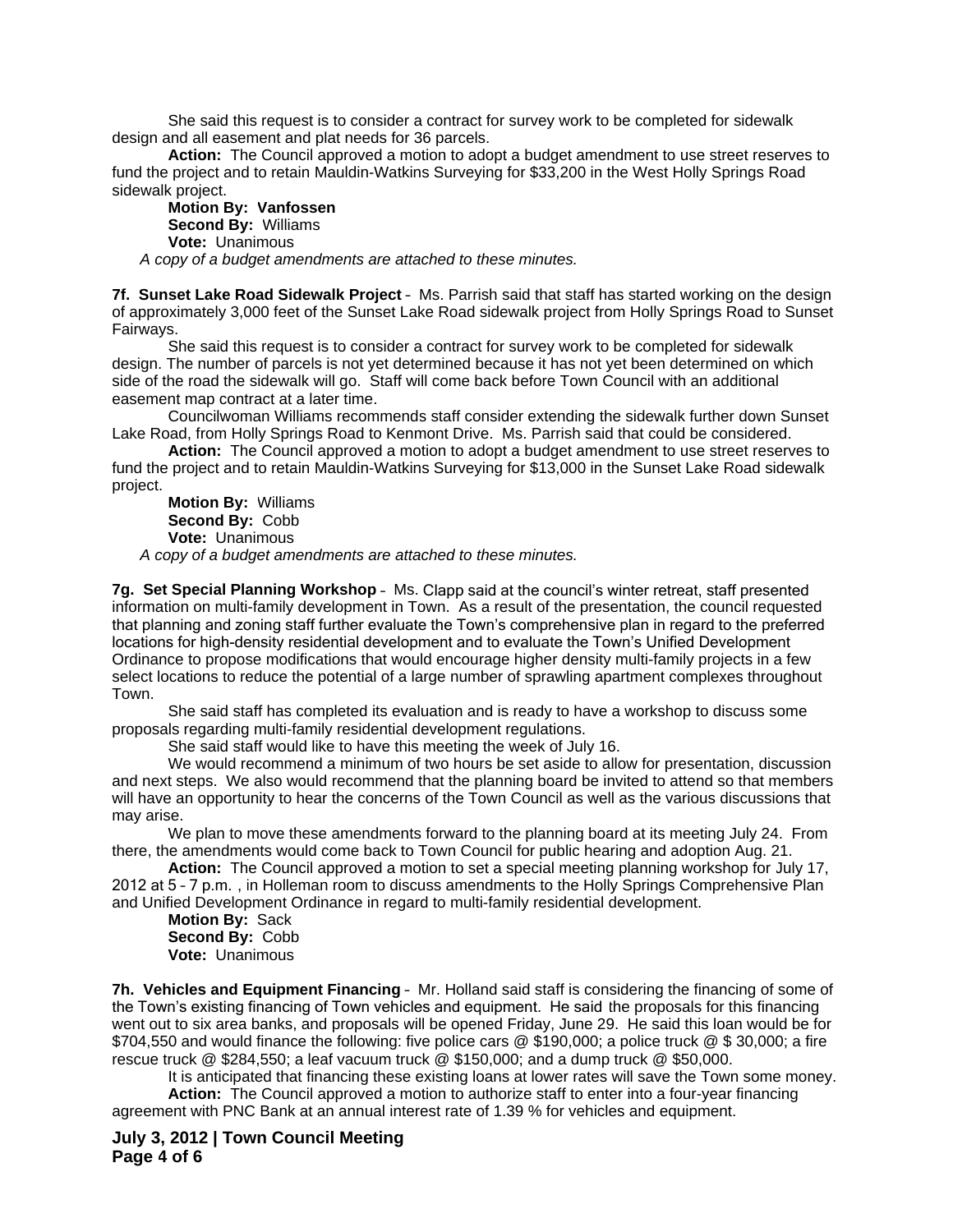**Motion By:** Sack **Second By:** Williams **Vote:** Unanimous

**8. Other Business:** Councilman Sack commented that the traffic light at Linksland Drive is working again and thanked Lieutenant Parrish for being proactive.

Councilwoman Lee asked if the I-540 exchange at NC Hwy. 55 will be design as other exchanges. Ms. Parrish said that the I-540 exchange at NC Bypass 55 will have similar designs as other I-540 exchanges.

9. Manager's Report: Mr. Dean said that the Dan Cathey meeting held at the Holly Springs High School on June 20, from 11:00 a.m. – 1:30 p.m. was a success. He also reported the Northwest Area Plan open house was held June 20 from 3:30 p.m. – 7:30 p.m. held in the Holleman room had a good turn-out.

Mr. Bradley reported that last weekend were three sports tournaments, and Holly Springs will be hosting four additional tournaments in July, including girls softball, statewide conference for the 12 and under, and Babe Ruth tournament.

He invited the Council Members to attend the July  $5<sup>th</sup>$  Independence Day celebration at Womble Park, beginning at 6:00 p.m. and ending with fireworks at 9:15 p.m.

Mr. Dean said there is one additional item of business for the Council to consider. He said several meetings ago the Town approved to purchase the Tate Sanders property to finish the connection to Bass Lake Park. He said this request is to consider authorizing the Town to demolish the old structure located on the former Tate Sanders property.

**Action:** The Council approved a motion to authorize the Town to demolish the old structure located on the former Tate Sanders property.

**Motion By:** VanFossen **Second By:** Williams **Vote:** Unanimous

**10. Closed Session:** The Council approved a motion to enter Closed Session, pursuant to General Statute 143-318.11(a)(5) to discuss the acquisition of real property located between G.B. Alford Hwy. and Main Street and acquisition of property located along U.S. Hwy. 1.

**Motion By: Sack Second By:** Cobb **Vote:** Unanimous

General Account of Closed Session – July 3, 2012

 In general, the Council discussed the potential purchase of real property located between G. B. Alford Hwy. and Main Street and possible land uses for the Town's economic development and parks and recreation departments. Council members gave staff direction how to proceed with the purchase of real property located at G. B. Alford Hwy. and Main Street.

 Mr. Dean reviewed with the Council members the potential for development near the Duke/Progress Energy property near U.S. Hwy. 1, and the council discussed how this is related to a previously-approved memorandum of understanding for business park development with landowners in the area. Given the proximity of this area to the proposed annexation line with Apex, council gave the town manager direction how to proceed with the memorandum of understanding with the landowner.

 The Council approved a motion to return to open session. The motion was made by Councilman Sack and seconded by Councilman Cobb, and the vote was unanimous.

## *-- End of General Account*

**11. Adjournment:** There being no further business for the evening, the July 3, 2012 meeting of the Holly Springs Town Council was adjourned following a motion by Councilman Sack a second by Councilman VanFossen and a unanimous vote.

Respectfully Submitted on Tuesday, Aug. 7, 2012.

 $\overline{D}$   $\cdot$   $\cdot$   $\overline{D}$   $\cdot$   $\cdot$   $\overline{D}$   $\cdot$   $\cdot$   $\overline{D}$   $\cdot$   $\cdot$   $\overline{D}$   $\cdot$   $\cdot$   $\overline{D}$   $\cdot$   $\cdot$   $\overline{D}$   $\cdot$   $\cdot$   $\overline{D}$   $\cdot$   $\cdot$   $\overline{D}$   $\cdot$   $\cdot$   $\overline{D}$   $\cdot$   $\cdot$   $\overline{D}$   $\cdot$   $\cdot$   $\overline{D}$   $\cdot$  $\Lambda$ *mdi*